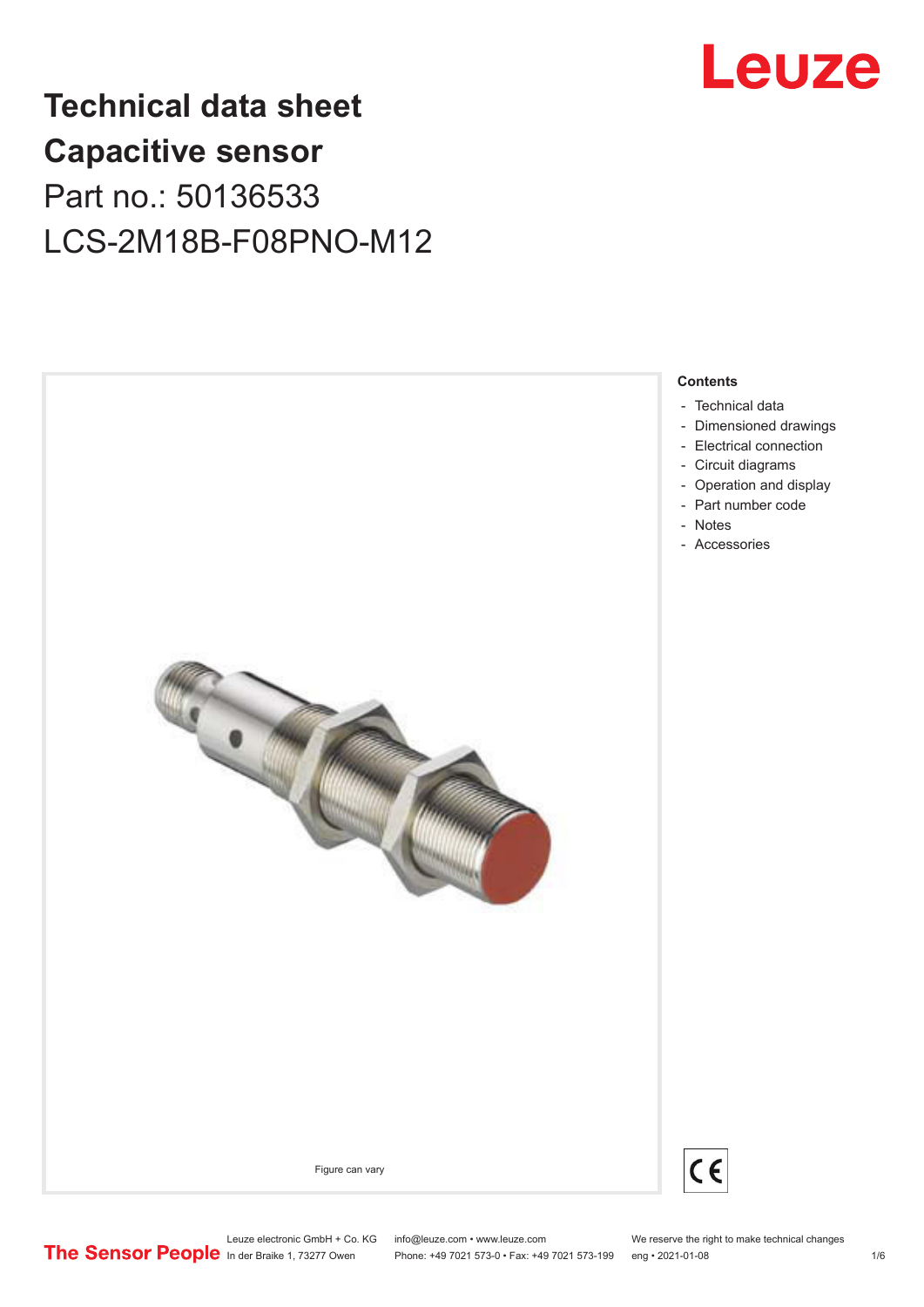### <span id="page-1-0"></span>**Technical data**

# Leuze

#### **Basic data**

| <b>Basic data</b>                              |                              |  |
|------------------------------------------------|------------------------------|--|
| <b>Series</b>                                  | $LCS-2$                      |  |
| Switching distance S <sub>n</sub>              | $28$ mm                      |  |
| <b>Assured switching distance</b>              | $6.5 \text{ mm}$             |  |
| <b>Electrical data</b>                         |                              |  |
| <b>Protective circuit</b>                      | Polarity reversal protection |  |
|                                                | Short circuit protected      |  |
|                                                |                              |  |
| Performance data                               |                              |  |
| Supply voltage U <sub>R</sub>                  | 10  30 V, DC                 |  |
| <b>Residual ripple</b>                         | 010%                         |  |
| <b>Open-circuit current</b>                    | 10 mA<br>10 %                |  |
| Temperature drift, max. (in % of S,)           | 5%                           |  |
| Repeatability, max. (in % of S.)               | 200 mA                       |  |
| <b>Rated operating current</b>                 |                              |  |
| Outputs                                        |                              |  |
| Number of digital switching outputs 1 Piece(s) |                              |  |
|                                                |                              |  |
| <b>Switching outputs</b>                       |                              |  |
| <b>Type</b>                                    | Digital switching output     |  |
| <b>Voltage type</b>                            | DC                           |  |
|                                                |                              |  |
| <b>Switching output 1</b>                      |                              |  |
| <b>Assignment</b>                              | Connection 1, pin 2          |  |
| <b>Switching element</b>                       | Transistor, PNP              |  |
| <b>Switching principle</b>                     | NO (normally open)           |  |
| <b>Timing</b>                                  |                              |  |
|                                                | 100 Hz                       |  |
| <b>Switching frequency</b>                     |                              |  |
| <b>Connection</b>                              |                              |  |
| <b>Number of connections</b>                   |                              |  |
|                                                | 1 Piece(s)                   |  |
| <b>Connection 1</b>                            |                              |  |
| <b>Function</b>                                | Signal OUT                   |  |
|                                                | Voltage supply               |  |
| <b>Type of connection</b>                      | Connector                    |  |
| <b>Thread size</b>                             | M12                          |  |
| Type                                           | Male                         |  |
| <b>Material</b>                                | Metal                        |  |
| No. of pins                                    | 4 -pin                       |  |
| Encoding                                       | A-coded                      |  |
| <b>Mechanical data</b>                         |                              |  |
| Design                                         | Cylindrical                  |  |
| <b>Thread size</b>                             | M18 x 1 mm                   |  |
| Dimension (Ø x L)                              | 18 mm x 85 mm                |  |
| <b>Type of installation</b>                    | Embedded                     |  |
| <b>Housing material</b>                        | Metal                        |  |
|                                                |                              |  |
| Sensing face material                          | Plastic, Polybutylene (PBT)  |  |
| <b>Cover material</b>                          | Plastic, Polybutylene (PBT)  |  |

#### **Operation and display**

| Type of display                     | I FD                    |
|-------------------------------------|-------------------------|
| <b>Number of LEDs</b>               | 1 Piece(s)              |
| <b>Operational controls</b>         | Multiturn potentiometer |
| Function of the operational control | Sensitivity adjustment  |
| Switching distance, adjustable      | Yes                     |

| I FD                    |
|-------------------------|
| 1 Piece(s)              |
| Multiturn potentiometer |
| Sensitivity adjustment  |
|                         |

| <b>Environmental data</b>      |                 |
|--------------------------------|-----------------|
| Ambient temperature, operation | $-2570 °C$      |
| <b>Certifications</b>          |                 |
| Degree of protection           | IP 67           |
| <b>Protection class</b>        | III             |
| <b>Standards applied</b>       | IEC 60947-5-2   |
| <b>Correction factors</b>      |                 |
| Acetone                        | 0.75            |
| <b>Acrylic resin</b>           | 0.10.25         |
| <b>Alcohol</b>                 | 0.85            |
| Ammonia                        | 0.70.85         |
| Aniline                        | 0.4             |
| Gasoline                       | 0.1             |
| Celluloid                      | 0.15            |
| Liquid chlorine                | 0.1             |
| <b>Ebonite</b>                 | 0.15            |
| <b>Epoxy resin</b>             | 0.150.35        |
| Crude oil                      | 0.05            |
| <b>Ethanol</b>                 | 0.85            |
| Ethylene glycol                | 0.93            |
| Freon R22 and 502 (liquid)     | 0.35            |
| Grain                          | 0.150.3         |
| Glass                          | 0.20.55         |
| Glycerin                       | 0.98            |
| <b>Rubber</b>                  | 0.150.9         |
| Wood, wet                      | 0.60.85         |
| Wood, dry                      | 0.10.4          |
| <b>Carbon dioxide</b>          | 0               |
| Air                            | $\overline{0}$  |
| <b>Marble</b>                  | 0.5             |
| Flour<br><b>Melamine resin</b> | 0.05            |
| Milk powder                    | 0.250.55<br>0.2 |
| <b>Nylon</b>                   | 0.20.3          |
| Oil-containing paper           | 0.25            |
| Paper                          | 0.1             |
| Polyamide                      | 0.3             |
| Polyester resin                | 0.150.5         |
| Pressboard                     | 0.10.3          |
| <b>PTFE</b>                    | 0.1             |
| <b>Quartz glass</b>            | 0.2             |
| Salt                           | 0.35            |
| Sand                           | 0.150.3         |
| Water                          | 1               |
| <b>Cement dust</b>             | 0.25            |
| Sugar                          | 0.15            |
|                                |                 |
| <b>Classification</b>          |                 |
| <b>Customs tariff number</b>   | 85365019        |
| eCl@ss 5.1.4                   | 27270102        |
| eCl@ss 8.0                     | 27270102        |
| eCl@ss 9.0                     | 27270102        |
| eCl@ss 10.0                    | 27270102        |
| eCl@ss 11.0                    | 27270102        |
| <b>ETIM 5.0</b>                | EC002715        |
| <b>ETIM 6.0</b>                | EC002715        |

Leuze electronic GmbH + Co. KG info@leuze.com • www.leuze.com We reserve the right to make technical changes<br>
The Sensor People in der Braike 1, 73277 Owen Phone: +49 7021 573-0 • Fax: +49 7021 573-199 eng • 2021-01-08

Phone: +49 7021 573-0 • Fax: +49 7021 573-199 eng • 2021-01-08 2 2 /6

**ETIM 7.0** EC002715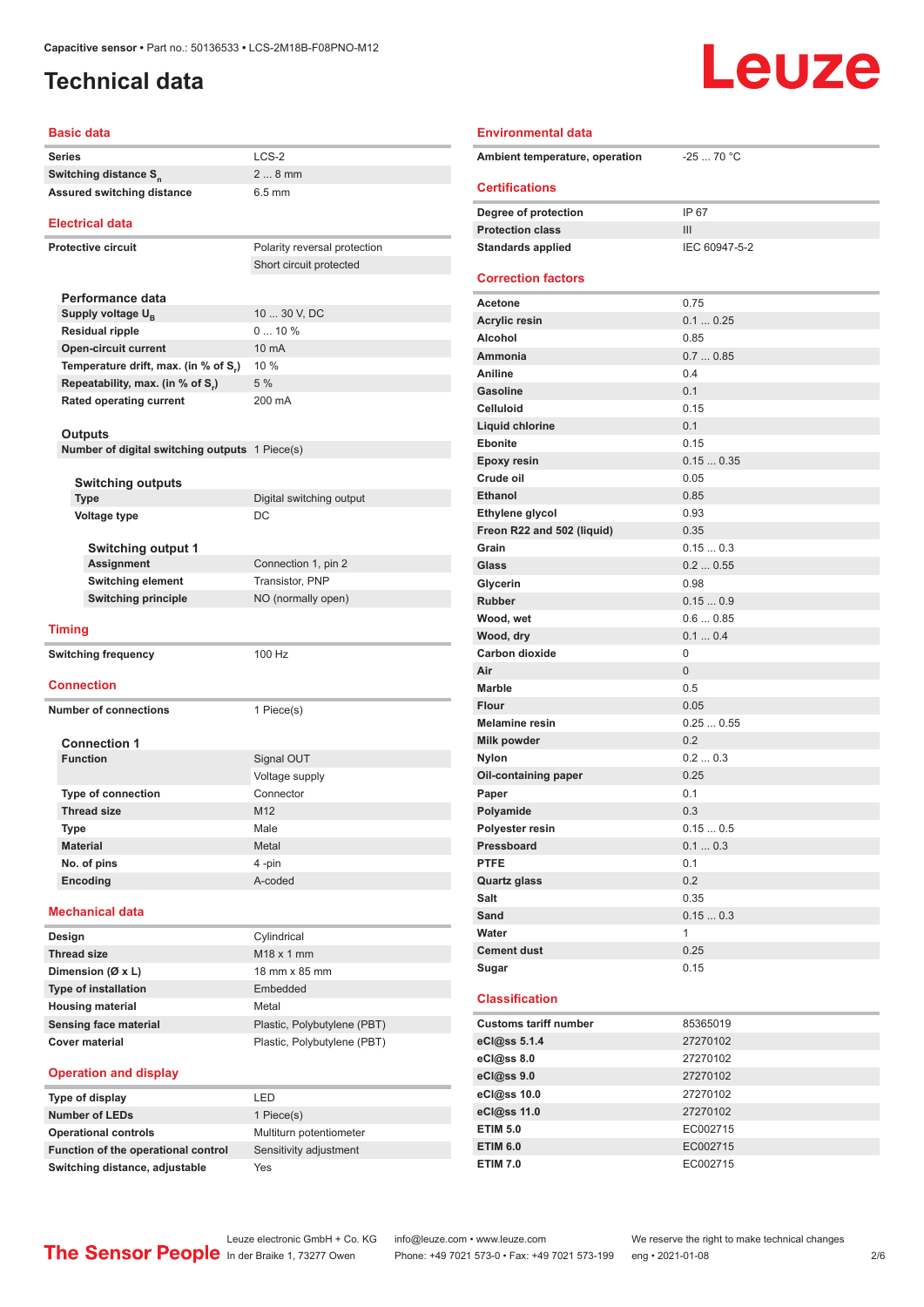#### <span id="page-2-0"></span>**Dimensioned drawings**

All dimensions in millimeters





### **Electrical connection**

#### **Connection 1**

| <b>Function</b>    | Signal OUT<br>Voltage supply |
|--------------------|------------------------------|
| Type of connection | Connector                    |
| <b>Thread size</b> | M12                          |
| <b>Type</b>        | Male                         |
| <b>Material</b>    | Metal                        |
| No. of pins        | 4-pin                        |
| Encoding           | A-coded                      |

#### **Pin Pin assignment Conductor Conductor Color**

| 4              | +1030 V DC | Brown        |
|----------------|------------|--------------|
| $\overline{2}$ | n.c.       | $\sim$       |
| 3              | <b>GND</b> | <b>Blue</b>  |
| 4              | OUT        | <b>Black</b> |



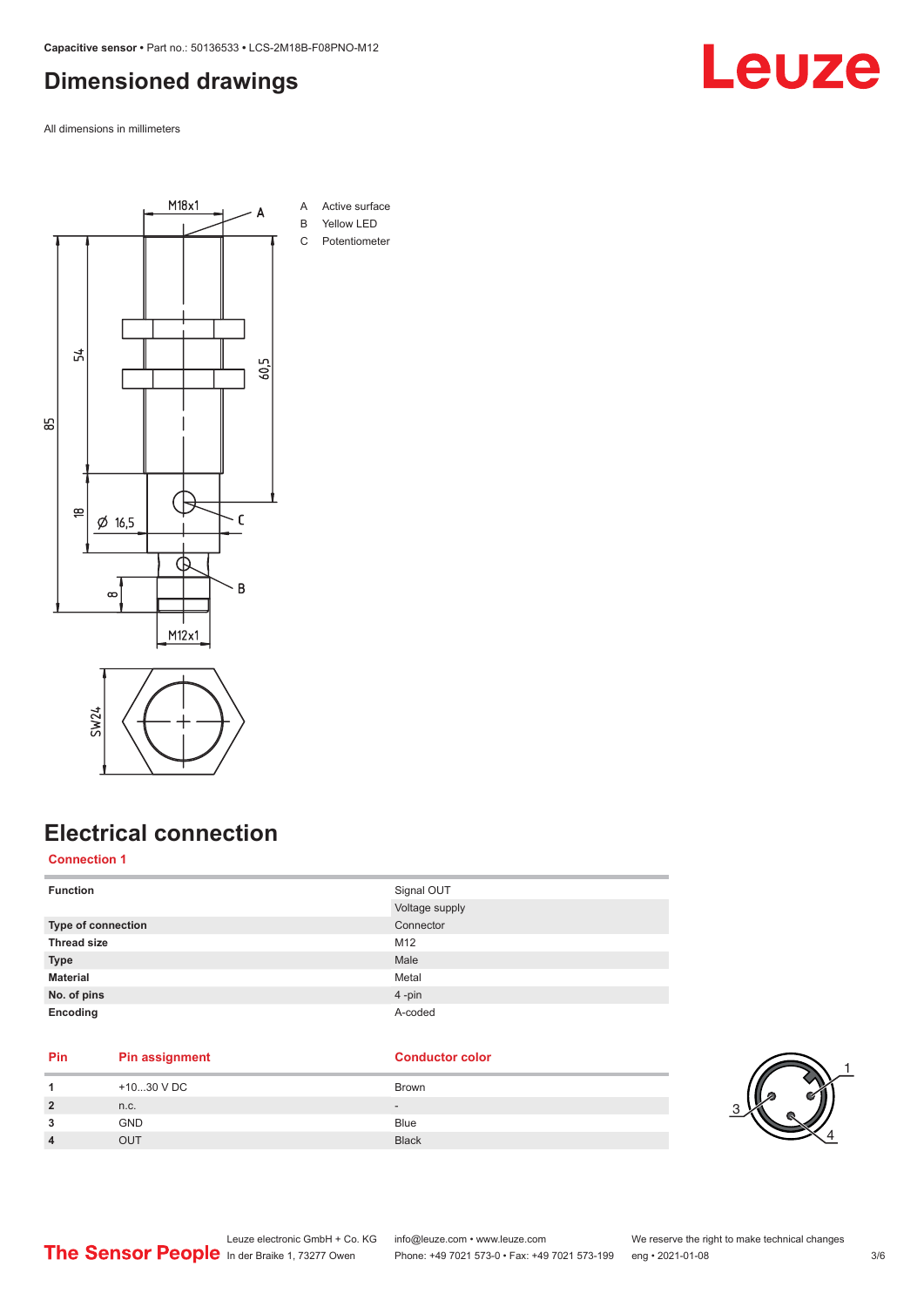### <span id="page-3-0"></span>**Circuit diagrams**





### **Operation and display**



**1** Yellow, continuous light Switching output/switching state

#### **Part number code**

Part designation: **LCS-ABBBC-DDDEFF-GHHHIJJJ KK**

| <b>LCS</b>   | <b>Operating principle</b><br>LCS: capacitive sensor                                                                                                                                                                                                                                                                                                                                                                                                                                                                                                                                                                                                                                                                                                                                                                       |
|--------------|----------------------------------------------------------------------------------------------------------------------------------------------------------------------------------------------------------------------------------------------------------------------------------------------------------------------------------------------------------------------------------------------------------------------------------------------------------------------------------------------------------------------------------------------------------------------------------------------------------------------------------------------------------------------------------------------------------------------------------------------------------------------------------------------------------------------------|
| A            | <b>Series</b><br>1: series 1 "Extended"<br>2: series 2 "Advanced"                                                                                                                                                                                                                                                                                                                                                                                                                                                                                                                                                                                                                                                                                                                                                          |
| <b>BBB</b>   | Design<br>M12: series with M12 x 1 external thread<br>M18: series with M18 x 1 external thread<br>M30: series with M30 x 1.5 external thread<br>Q40: series in cubic design, length 40 mm<br>Q54: series in cubic design, length 54 mm                                                                                                                                                                                                                                                                                                                                                                                                                                                                                                                                                                                     |
| $\mathbf{C}$ | <b>Housing material</b><br>B: brass<br>M: metal<br>P: plastic/PBT<br>T: PTFE                                                                                                                                                                                                                                                                                                                                                                                                                                                                                                                                                                                                                                                                                                                                               |
| <b>DDD</b>   | Measurement range / type of installation<br>F03: typ. range limit 3.0 mm / embedded installation<br>F04: typ. range limit 4.0 mm / embedded installation<br>F05: typ. range limit 5.0 mm / embedded installation<br>F06: typ. range limit 6.0 mm / embedded installation<br>F08: typ. range limit 8.0 mm / embedded installation<br>F10: typ. range limit 10.0 mm / embedded installation<br>F15: typ. range limit 15.0 mm / embedded installation<br>F20: typ. range limit 20.0 mm / embedded installation<br>N06: typ. range limit 6.0 mm / non-embedded installation<br>N08: typ. range limit 8.0 mm / non-embedded installation<br>N15: typ. range limit 15.0 mm / non-embedded installation<br>N25: typ. range limit 25.0 mm / non-embedded installation<br>N30: typ. range limit 30.0 mm / non-embedded installation |
| E            | <b>Output function</b><br>B: NC and NO contact<br>N: NPN<br>P: PNP                                                                                                                                                                                                                                                                                                                                                                                                                                                                                                                                                                                                                                                                                                                                                         |
| FF           | Switching<br>NC: normally closed contact<br>NO: normally open contact<br>NP: programmable                                                                                                                                                                                                                                                                                                                                                                                                                                                                                                                                                                                                                                                                                                                                  |
| G            | <b>Connection cable</b><br>K: cable<br>n/a: no cable                                                                                                                                                                                                                                                                                                                                                                                                                                                                                                                                                                                                                                                                                                                                                                       |
| <b>HHH</b>   | Cable length<br>020: length 2,000 mm<br>003: length 300 mm<br>$n/a$ : no cable                                                                                                                                                                                                                                                                                                                                                                                                                                                                                                                                                                                                                                                                                                                                             |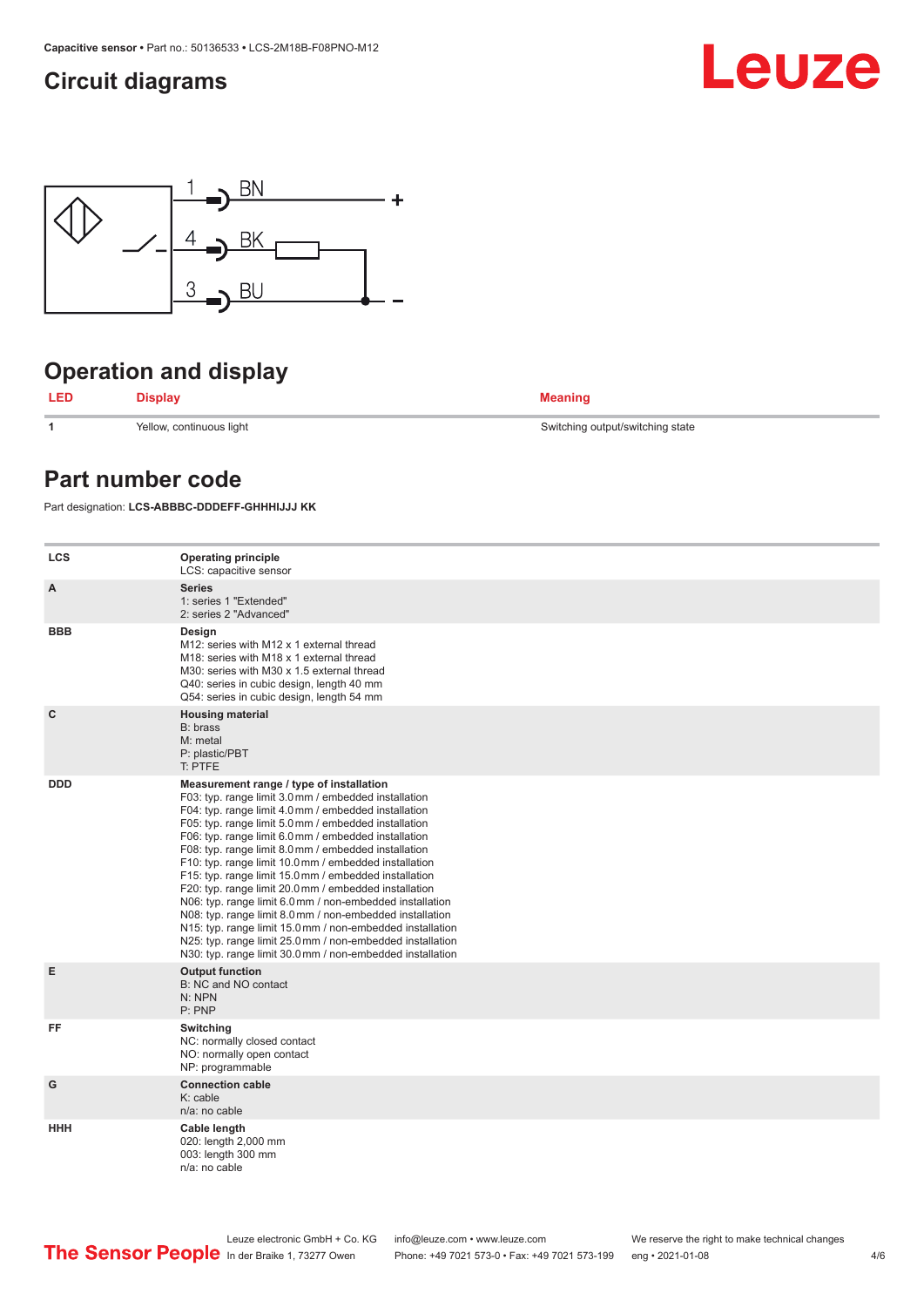#### <span id="page-4-0"></span>**Part number code**



| ı          | <b>Cable material</b><br>P: PUR<br>T: PTFE<br>V: PVC                                            |
|------------|-------------------------------------------------------------------------------------------------|
| <b>JJJ</b> | <b>Electrical connection</b><br>M08: M8 connector, 3-pin<br>M12: M12 connector, 4-pin (plug)    |
| <b>KK</b>  | Special equipment<br>L: IO-Link interface<br>T: teach-in<br>n/a: no special equipment           |
|            | <b>Note</b>                                                                                     |
| œ          | $\&$ A list with all available device types can be found on the Leuze website at www.leuze.com. |

#### **Notes**

| Observe intended use!                                                                                                                                                                                                      |
|----------------------------------------------------------------------------------------------------------------------------------------------------------------------------------------------------------------------------|
| $\%$ This product is not a safety sensor and is not intended as personnel protection.<br>§ The product may only be put into operation by competent persons.<br>♦ Only use the product in accordance with its intended use. |

#### **Accessories**

### Connection technology - Connection cables

|  | Part no. | <b>Designation</b>     | <b>Article</b>   | <b>Description</b>                                                                                                                                         |
|--|----------|------------------------|------------------|------------------------------------------------------------------------------------------------------------------------------------------------------------|
|  | 50130654 | KD U-M12-4A-P1-<br>020 | Connection cable | Connection 1: Connector, M12, Axial, Female, A-coded, 4-pin<br>Connection 2: Open end<br>Shielded: No<br>Cable length: 2,000 mm<br>Sheathing material: PUR |
|  | 50130657 | KD U-M12-4A-P1-<br>050 | Connection cable | Connection 1: Connector, M12, Axial, Female, A-coded, 4-pin<br>Connection 2: Open end<br>Shielded: No<br>Cable length: 5,000 mm<br>Sheathing material: PUR |